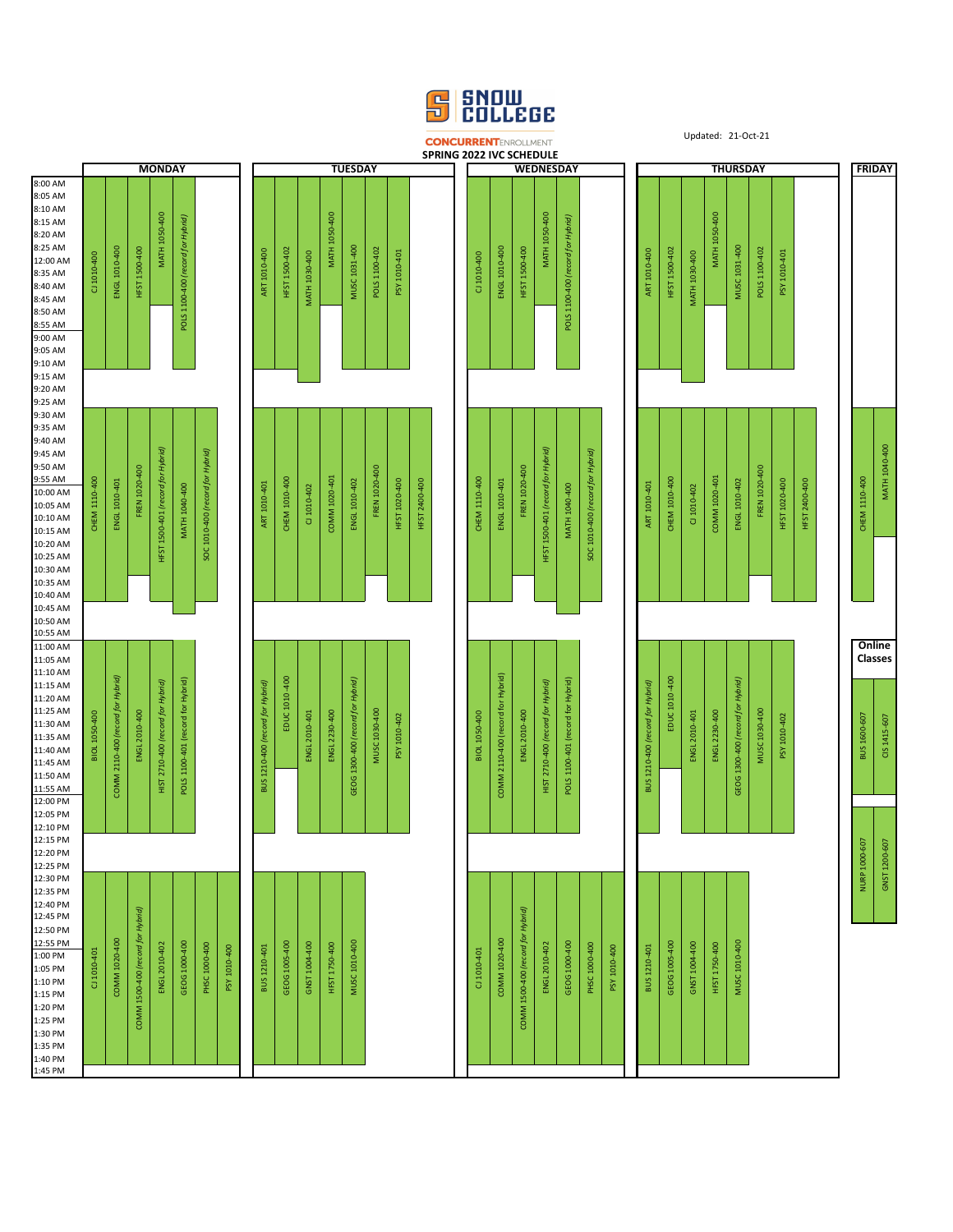## **SNOW COLLEGE CONCURRENT ENROLLMENT - SPRING 2022 IVC SCHEDULE**

*Find CRNs at MyCE.snow.edu. If you are a HS facitliator or counselor go to MyCE.snow.edu to select the IVC classes you wish to offer. CRNs are now only available at MyCE.snow.edu*

| Course          | Title                                             | <b>Credits</b>          | Max | Professor                | <b>Days</b>   | Times                    |
|-----------------|---------------------------------------------------|-------------------------|-----|--------------------------|---------------|--------------------------|
| ART 1010-400    | Intro to the Visual Arts FA                       | 3                       | 40  | Robert DeGroff           | TR            | 0800-0915                |
|                 |                                                   |                         |     |                          |               |                          |
| ART 1010-401    | Intro to the Visual Arts FA                       | 3                       | 40  | Robert DeGroff           | TR            | 0930-1045                |
| BIOL 1050-400   | Human Biology LS                                  | 3                       | 63  | Adrian Peterson          | <b>MW</b>     | 1100-1215                |
| BIOL 1055-400   | Human Biology Lab LB (Optional)                   | $\mathbf 1$             | 63  | Adrian Peterson          |               | Lab at High School       |
| BUS 1210-400    | Personal and Consumer Finance *                   | $\overline{3}$          | 40  | Jeffrey Wallace          | <b>TR</b>     | 1100-1215                |
| BUS 1210-401    | Personal and Consumer Finance *                   | 3                       | 40  | Jeffrey Wallace          | TR            | 1230-1345                |
| BUS 1210-405    | Personal and Consumer Finance (HYB) *             | 3                       | 28  | Jeffrey Wallace          | <b>HYBRID</b> | $\overline{\phantom{a}}$ |
| BUS 1600-607    | <b>Entrepreneurship Seminars</b>                  | $\mathbf 1$             | 30  | LaFaun Barnhurst         | ONLINE        |                          |
| CHEM 1010-400   | Introductory Chemistry PS (No lab offered)        | 3                       | 24  | Sannali Dittli           | TR            | 0930-1045                |
| CHEM 1110-400   | Elementary Chemistry PS (Lab required)            | $\overline{\mathbf{4}}$ | 40  | <b>Bryant Jones</b>      | <b>MWF</b>    | 0930-1045                |
| CHEM 1115-400   | Elementary Chemistry Lab LB (Required)            | $\mathbf{1}$            | 40  | <b>Bryant Jones</b>      |               | Lab at High School       |
| CIS 1415-607    | Cloud Essentials (Amazon AWS Certificate)         | 3                       | 30  | <b>Terrence Coltharp</b> | ONLINE        |                          |
| CJ 1010-400     | Intro to Criminal Justice SS                      | 3                       | 90  | Dennis Schugk            | MW            | 0800-0915                |
| CJ 1010-401     | Intro to Criminal Justice SS                      | 3                       | 90  | Dennis Schugk            | MW            | 1230-1345                |
| CJ 1010-402     | Intro to Criminal Justice SS                      | 3                       | 90  | Dennis Schugk            | TR            | 0930-1045                |
|                 |                                                   | 3                       | 15  | John Van Orman           | MW            |                          |
| COMM 1020-400   | <b>Public Speaking FA</b>                         |                         |     |                          |               | 1230-1345                |
| COMM 1020-401   | <b>Public Speaking FA</b>                         | 3                       | 15  | John Van Orman           | TR            | 0930-1045                |
| COMM 1500-400   | Introduction to Mass Media HU                     | 3                       | 15  | Sandra Cox               | MW            | 1230-1345                |
| COMM 1500-405   | Introduction to Mass Media HU (HYB)               | 3                       | 15  | Sandra Cox               | <b>HYBRID</b> |                          |
| COMM 2110-400   | <b>Interpersonal Communication SS</b>             | $\overline{3}$          | 20  | Sandra Cox               | <b>MW</b>     | 1100-1215                |
| COMM 2110-405   | Interpersonal Communication SS (HYB)              | 3                       | 15  | Sandra Cox               | <b>HYBRID</b> |                          |
| EDUC 1010 -400  | Intro to Education (Early Education majors only)  | 3                       | 12  | David Rodriguez          | TR            | 1100-1150                |
| ENGL 1010-400   | <b>Expository Composition E1</b>                  | 3                       | 25  | Kellyanne Ure            | MW            | 0800-0915                |
| ENGL 1010-401   | <b>Expository Composition E1</b>                  | 3                       | 25  | Kellyanne Ure            | <b>MW</b>     | 0930-1045                |
| ENGL 1010-402   | <b>Expository Composition E1</b>                  | 3                       | 25  | <b>Kathy Fellers</b>     | TR            | 0930-1045                |
| ENGL 2010-400   | Intermed Research Writing E2 (GE completers only) | 3                       | 25  | David Allred             | MW            | 1100-1215                |
| ENGL 2010-401   | Intermed Research Writing E2 (GE completers only) | 3                       | 25  | Jacob Thomas             | TR            | 1100-1215                |
| ENGL 2010-402   | Intermed Research Writing E2 (GE completers only) | 3                       | 25  | <b>Mathew Gowans</b>     | MW            | 1230-1345                |
| ENGL 2230-400   | Intro to Mythology HU                             | $\overline{3}$          | 15  | Kade Parry               | TR            | 1100-1215                |
| FREN 1020-400   | Elementary French II FL                           | 5                       | 20  | Sheryl Bodrero           | <b>MTWR</b>   | 0930-1035                |
| GEOG 1000-400   | Physical Geography PS (Lab required)              | 3                       | 16  | <b>Russell Graves</b>    | MW            | 1230-1345                |
| GEOG 1005-400   | Physical Geography Lab LB (Required)              | $\mathbf 1$             | 16  | <b>Russell Graves</b>    | TR            | 1230-1345                |
| GEOG 1300-400   | People/Places of World SS                         | 3                       | 30  | <b>Russell Graves</b>    | TR            | 1100-1215                |
| GEOG 1300-405   | People/Places of World SS (HYB)                   | 3                       | 25  | <b>Russell Graves</b>    | <b>HYBRID</b> |                          |
| GNST 1004-400   | <b>College Preparation and Surival</b>            | $\mathbf 2$             | 25  | Landon Peterson          | TR            | 1230-1345                |
| GNST 1200 - 407 | Facets of Food Foundations (GE Completers only)   | 3                       | 24  | <b>Russell Graves</b>    | <b>ONLINE</b> |                          |
| HFST 1020-400   | Foundations of Nutrition LS **                    | 3                       | 25  | Vikki Masters            | TR            | 0930-1045                |
| HFST 1500-400   | Human Development SS                              | 3                       | 40  | Kathryn Justesen         | MW            | 0800-0915                |
| HFST 1500-401   | Human Development SS                              | 3                       | 55  |                          | <b>MW</b>     | 0930-1045                |
|                 |                                                   |                         |     | Kathryn Justesen         |               |                          |
| HFST 1500-402   | Human Development SS                              | 3                       | 30  | Kathryn Justesen         | TR            | 0800-0915                |
| HFST 1500-406   | Human Development SS (HYB)                        | 3                       | 25  | Kathryn Justesen         | <b>HYBRID</b> |                          |
| HFST 1750-400   | Intro to Interior Design FA                       | 3                       | 30  | KariLyn Cox              | TR            | 1230-1345                |
| HFST 2400-400   | <b>Family Relations SS</b>                        | 3                       | 40  | Jeff Wallace             | TR            | 0930-1045                |
| HIST 2710-400   | U S History from 1877 SS                          | $\overline{3}$          | 45  | William Jackson          | <b>MW</b>     | 1100-1215                |
| HIST 2710-405   | U S History from 1877 SS (HYB)                    | 3                       | 25  | William Jackson          | <b>HYBRID</b> |                          |
| MATH 1030-400   | Quantitative Literacy MA                          | 3                       | 14  | Steven Zollinger         | TR            | 0800-0920                |
| MATH 1040-400   | Introduction to Statistics MA                     | 3                       | 24  | Jonathan Bodrero         | <b>MWF</b>    | 0930-1020                |
| MATH 1050-400   | College Algebra MA ***                            | 4                       | 24  | Lorie Hughes             | <b>MTWR</b>   | 0800-0850                |
| MUSC 1010-400   | Introduction to Music FA                          | 3                       | 30  | <b>Brian Stucki</b>      | TR            | 1230-1345                |
| MUSC 1030-400   | Intro to Jazz & American Pop FA                   | 3                       | 45  | Lucas Florin             | TR            | 1100-1215                |
| MUSC 1031-400   | History of Rock and Roll FA                       | 3                       | 45  | Lucas Florin             | TR            | 0800-0915                |
| NURP 1000-607   | Intro to Medical Terminology                      | $\overline{2}$          | 45  | Rebeckah Buckley         | <b>ONLINE</b> | $\overline{\phantom{a}}$ |
| PHSC 1000-400   | Interdisciplinary Physical Science PS             | 3                       | 24  | Sannali Dittli           | MW            | 1230-1345                |
| POLS 1100-400   | American National Gov't Al                        | 3                       | 60  | John Davidson            | MW            | 0800-0915                |
| POLS 1100-401   | American National Gov't AI                        | 3                       | 60  | John Jamison             | MW            | 1100-1215                |
| POLS 1100-402   | American National Gov't AI                        | 3                       | 60  | John Jamison             | TR            | 0800-0915                |
| POLS 1100-405   |                                                   | 3                       |     |                          |               |                          |
|                 | American National Gov't AI                        |                         | 25  | John Davidson            | <b>HYBRID</b> |                          |
| POLS 1100-406   | American National Gov't Al (HYB)                  | 3                       | 25  | John Jamison             | <b>HYBRID</b> |                          |
| PSY 1010-400    | General Psychology SS                             | 3                       | 75  | <b>Nick Marsing</b>      | MW            | 1230-1345                |
| PSY 1010-401    | General Psychology SS                             | 3                       | 75  | <b>Nick Marsing</b>      | TR            | 0800-0915                |
| PSY 1010-402    | General Psychology SS                             | 3                       | 75  | <b>Nick Marsing</b>      | TR            | 1100-1215                |
| SOC 1010-400    | Intro to Sociology SS                             | 3                       | 70  | Michael Brenchley        | MW            | 0930-1045                |
| SOC 1010-405    | Intro to Sociology SS (HYB)                       | з                       | 30  | Michael Brenchley        | <b>HYBRID</b> |                          |